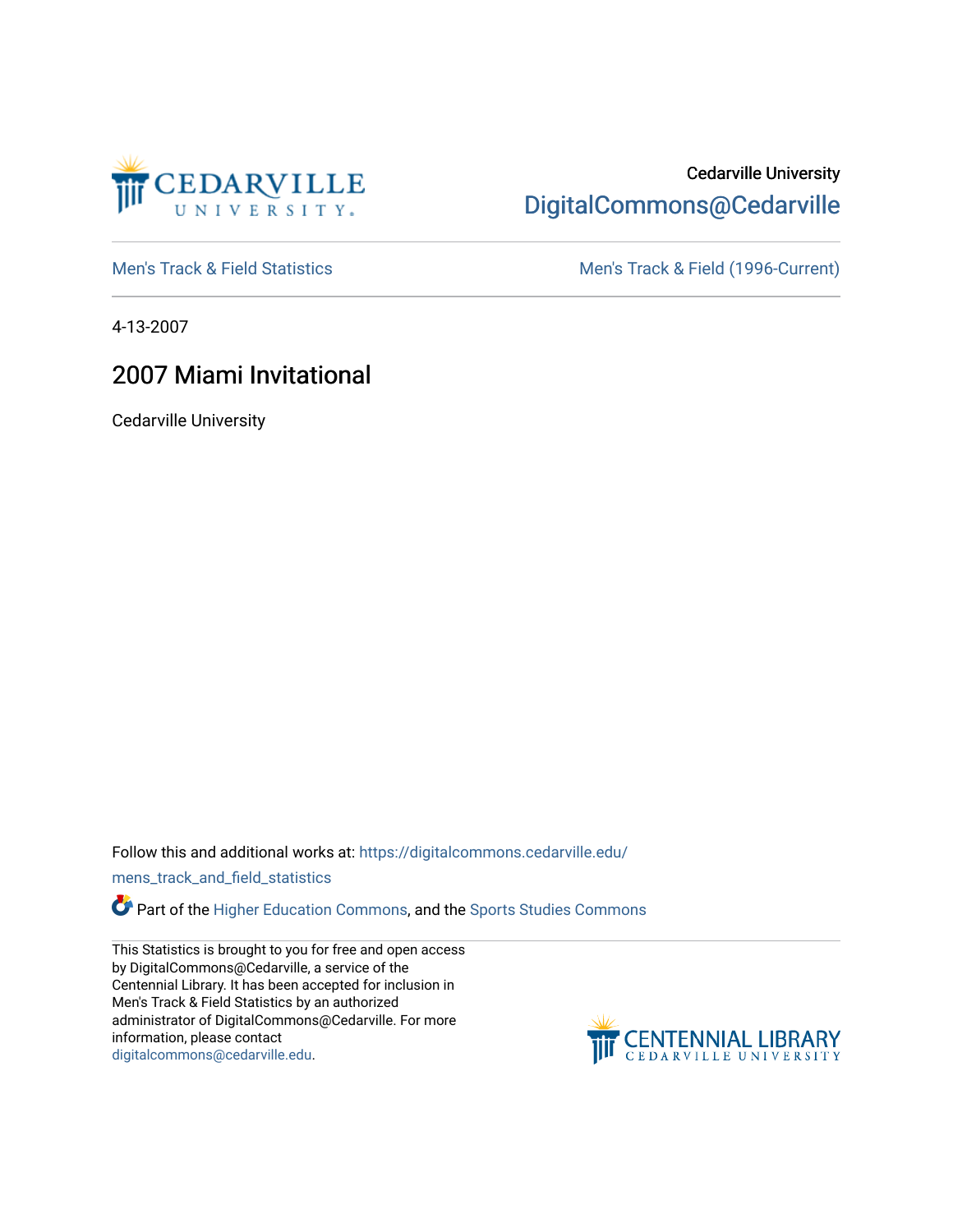## **Miami Invitational**

## **April 13-14, 2007 Oxford, Ohio**

|                       | Men - Team Rankings - 19 Events Scored |                                       |                               |     |        |
|-----------------------|----------------------------------------|---------------------------------------|-------------------------------|-----|--------|
|                       |                                        | ------------------------------------- |                               |     |        |
| 1) Cincinnati         | 213                                    | 2) Miami (Ohio)                       |                               | 125 |        |
| 3) Buffalo            | 106                                    | 4) Cedarville                         |                               | 68  |        |
| 5) Findlay            | 55                                     | 6) Tiffin                             |                               | 52  |        |
| 7) Hillsdale          | 47                                     | 8) Valparaiso                         |                               | 20  |        |
| 9) Butler             | 16                                     | 10) IUPUI                             |                               | 8   |        |
| 11) Northern Kentucky | -3                                     |                                       |                               |     |        |
| Men 100 Meter Dash    |                                        |                                       |                               |     |        |
|                       |                                        |                                       |                               |     |        |
| Name                  | Year School                            |                                       | Finals Wind H# Points         |     |        |
|                       |                                        |                                       |                               |     |        |
| 1 Ekundayo Igeleke    | Cincinnati                             | 11.12                                 | $-0.8$<br>$\overline{3}$      | 10  |        |
| 2 Ezekiel Porter      | Buffalo                                | 11.30                                 | $-0.8$ 3                      | 8   |        |
| 3 Caleb Arthur        | Cincinnati                             | 11.49                                 | $-0.8$ 3                      | б.  | 11.482 |
| 4 Kyle Alexander      | Miami (Ohi o)                          | 11.49                                 | $-2.3$ 2                      | 5   | 11.483 |
| 5 Essex Berry         | Findlay                                | 11.49                                 | $-2.3$ 2                      | 4   | 11.487 |
| 6 Samuel Starr        | Cedarville                             | 11.49                                 | $-2.3$ 2                      | 3   | 11.489 |
| 7 Ernest Kerr         | Cincinnati                             | 11.52                                 | $-0.8$ 3                      | 2   |        |
| 8 Justin Conway       | Cincinnati                             | 11.54                                 | $-0.8$ 3                      | 1   |        |
| 9 Zach Ball           | Tiffin                                 | 11.61                                 | $-0.8$ 3                      |     |        |
| 10 James Graber       | Buffalo                                | 11.71                                 | $\overline{2}$<br>$-2.3$      |     |        |
| 11 James Harris       | Miami (Ohi o)                          |                                       | $\mathbf{1}$<br>$11.74 - 1.5$ |     |        |
| 12 Kasey Waaland      | Cincinnati                             | x11.69                                | $-2.3$<br>2                   |     |        |
| 13 Chase Carroll      | Butler                                 |                                       | $12.07 - 1.5$<br>$\mathbf{I}$ |     |        |
| 14 Blake England      | Hillsdale                              | 12.09                                 | $-2.3$<br>2                   |     |        |
| 15 Brad Muschott      | Cedarville                             | 12.10                                 | $-1.5$<br>-1                  |     |        |
| 16 Kyle Edwards       | Buffalo                                | 12.39                                 | $-0.8$<br>3                   |     |        |
| 17 Mike Romain        | Tiffin                                 | 12.40                                 | $-1.5$<br>$\mathbf{1}$        |     |        |
| 18 Travis Smith       | Cedarville                             | 12.46                                 | $-1.5$<br>1                   |     |        |
| 19 Sam Heisman        | Hillsdale                              | 12.49                                 | $-1.5$<br>1                   |     |        |
| 20 Kasey Messmer      | Tiffin                                 | 13.04                                 | $-1.5$<br>1                   |     |        |
| Men 200 Meter Dash    |                                        |                                       |                               |     |        |
|                       |                                        |                                       |                               |     |        |
| Name                  | Year School                            | Finals                                | Wind H# Points                |     |        |
|                       |                                        |                                       |                               |     |        |
| 1 Bob Kandell         | Cincinnati                             | 22.12                                 | 0.4<br>3.                     | 10  |        |
| 2 Kyle Alexander      | Miami (Ohi o)                          | 22.90                                 | 3<br>0.4                      | 8   |        |
| 3 Eric Peck           | Findlay                                | 23.09                                 | $-0.8 \quad 1$                | 6   |        |
| 4 Essex Berry         | Findlay                                | 23.57                                 | $-2.2$<br>2                   | 5   |        |
| 5 Samuel Benjamin     | Cincinnati                             | 23.80                                 | 0.4<br>3                      | 4   |        |
| 6 Ryan Speakes        | Tiffin                                 | 23.92                                 | $-2.2$<br>$\overline{a}$      | з   |        |
| 7 Samuel Starr        | Cedarville                             | 24.37                                 | $-2.2$<br>2                   | 2   |        |
| 8 Brad Muschott       | Cedarville                             | 24.49                                 | $-0.8$<br>$\mathbf{1}$        | 1   |        |
| 9 Blake England       | Hillsdale                              | 24.50                                 | $-2.2$<br>2                   |     |        |
| 10 Dominick Davolio   | Cincinnati                             | 24.51                                 | $-2.2$<br>2                   |     |        |
| 11 Tom Heun           | Valparaiso                             | 24.54                                 | $-2.2$<br>2                   |     |        |
| 12 Ian Steidel        | Cincinnati                             | 24.61                                 | $-2.2$<br>2                   |     |        |
| 13 Mike Menke         | Butler                                 | 24.76                                 | $-0.8$<br>ı                   |     |        |
| 14 Christian Campbell | Hillsdale                              | 24.87                                 | $-0.8$<br>ı                   |     |        |
| 15 Dustin Lawrence    | Valparaiso                             | 25.08                                 | $-0.8$<br>ı                   |     |        |
| 16 Curtis Haggard     | Findlay                                | 25.16                                 | $-0.8$<br>$\mathbf 1$         |     |        |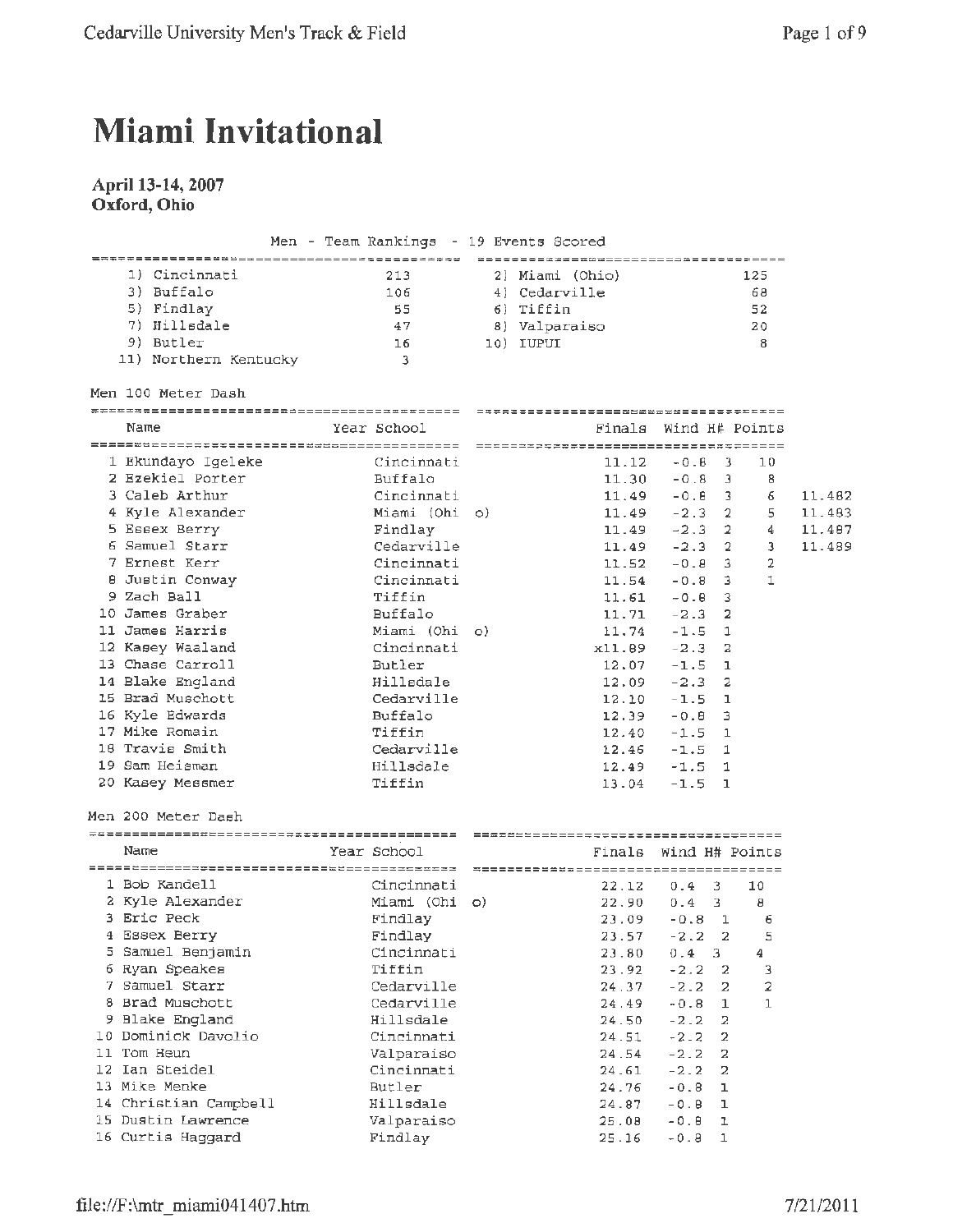| 17 Michael Beight | Cedarville | $25.23 - 2.2$ 2 |  |
|-------------------|------------|-----------------|--|
| 18 Aaron Brackett | Valparaiso | 25.86 -0.8 1    |  |

Men 400 Meter Dash Name Year School Finals H# Points ==-------------~----------==~============== 1 Cedric Powell Cincinnati 49.26 3 10 <sup>2</sup>Jared Krout Hillsdale 49.86 3 <sup>8</sup> 3 Eric Sylvester 50.02 3 6 Miami (Ohi o) 4 Eric Peck Findlay 50 .21 3 5 Cincinnati 5 Kyle Thomas 50.70 3 4 6 Keith Hamilton Cincinnati 51.26 3 3 7 Travis Tamez Hillsdale 51.30 2 <sup>2</sup> 8 Joey Thien o) 51. 43 3 1 Miami (Ohi <sup>9</sup>Chris Falkowski Miami (Ohi o) 51.47 <sup>3</sup> 10 Steffan Flessa 51.52 3 Miami {Ohi o) 11 Brett Hedges Cincinnati 51. 53 <sup>2</sup> 12 Chris Pratt Miami (Ohi x51. 80 2 o) Tiffin 13 Chad Johnson 52.07 2 Tiffin 14 Marcus Johnson 52.17 2 15 Michael Barhorst Tiffin 52.24 2 Tiffin 16 James Carlson 52.50 1 Hillsdale 17 Dave Hebert 53.16 1 Cedarville 18 Michael Beight 53.53 1 19 Todd Joki Buffalo 53.90 3 Findlay 20 Tom Brown 53.91 <sup>2</sup> Cincinnati 21 Samuel Benjamin X54.30 *2*  22 Nicholas White Findlay 56.29 l 23 Stephen Gruenberg Cedarville 56.67 1 Valparaiso 58.70 1 24 Dan Lane Men 800 Meter Run Name Year School Finals Points ==~~==========~~~~========================= l Ben Robinson 1:56.87 10 Miami (Ohi o) 2 Sam Cosgrove  $1:57.07$  8 Miami ( Ohi o) Cincinnati 1:57.21 6 3 Samuel Knue 4 Michael Spangler 1:57.37 <sup>5</sup> Miami ( Obi o) <sup>5</sup>Eric Steyer 1:57.93 4 Miami (Ohi o) 6 Ryan Sottoway xl:58.32 Miami (Ohi o) Tiffin 1:58.66 <sup>3</sup> <sup>7</sup>Thomas Buxton 8 Patrick Starkey Cincinnati 1:58.71 2 Hillsdale 9 Shawn McKinstry  $1:58.71$  1 10 John Bauman Buffalo 1:58.87 11 Jonathan McClelland Cincinnati 1:59.07 Tiffin 12 Pat Manders 1:59.34 13 Luke Preus Hillsdale 1:59.42 14 Adam Stoppelwerth Northern K entuck 1:59.99 15 Josh Durkin Buffalo 2:00.35 16 Paul Riley Buffalo 2:00.56 17 Tom Brown Findlay 2:00.63 Buffalo 18 Chris Smith 2:00.89 Hillsdale 2:01.18 19 Derek Gilmore Butler 20 Andy Barbeau 2:01.47 Tiffin 21 Jeremy Lee 2:01.61 22 Kurt Groman Cedarville 2:02.23 23 Brian Gill Valparaiso 2:02.73 24 David Carter Valparaiso 2:03.07 Findlay 2:03.77 25 Shawn Caruso 26 Josh Saunders Cedarville 2:03.80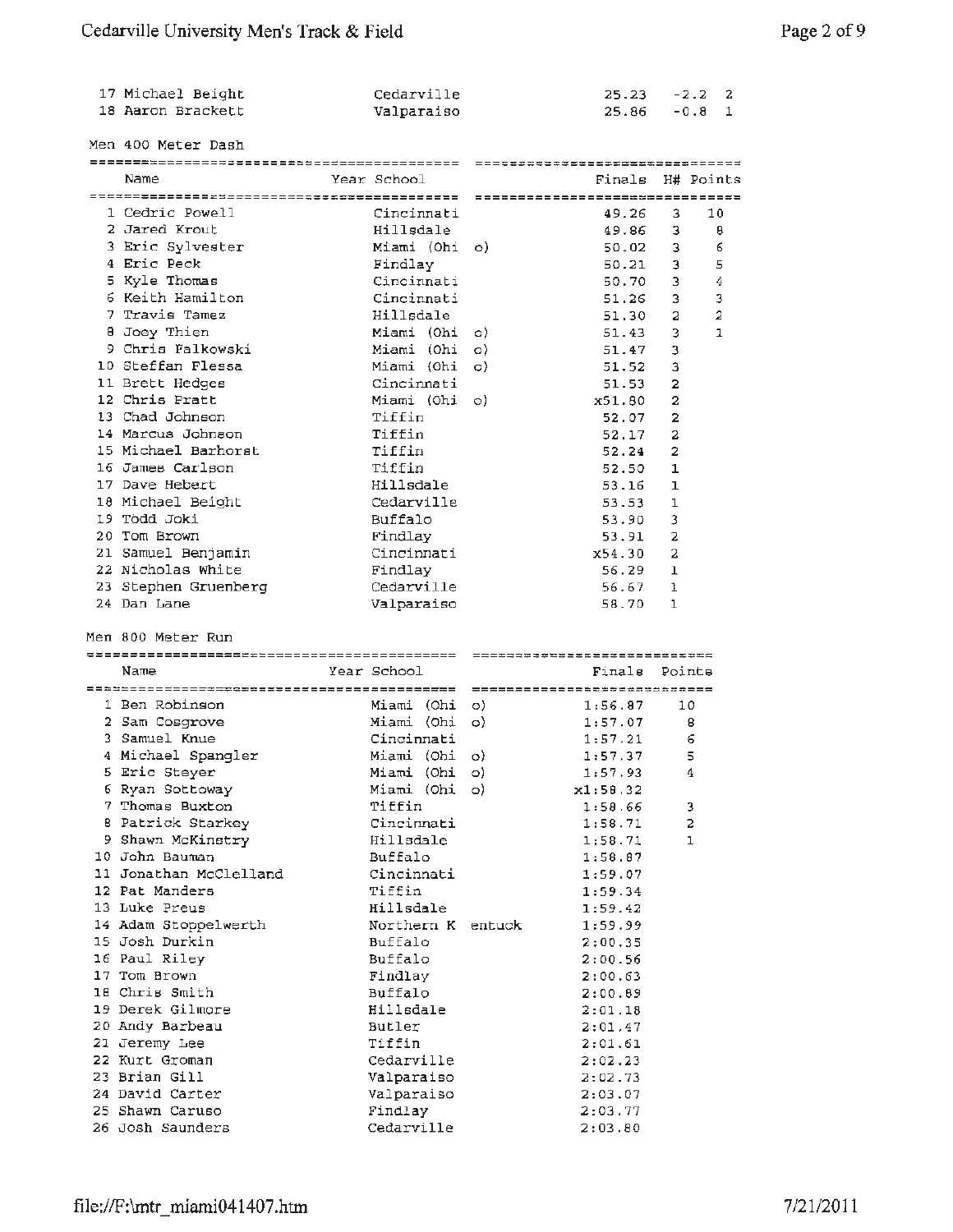| 27 Nate Thompson<br>28 Dennis Walton<br>29 Eric Kempton<br>30 Brad Bullock<br>31 Kyle Tweed<br>32 Allen Pettigrew<br>33 Philip Martin<br>34 Thomas Leonard<br>35 Matt Cervarich<br>36 Scott Werner | Hillsdale<br>Hillsdale<br>Cedarville<br>Northern K entuck<br>Findlay<br>Northern K entuck<br>Valparaiso<br>Hillsdale<br>Valparaiso<br>Findlay |         | 2:05.16<br>x2:06.15<br>2:07.81<br>2:08.23<br>2:00.31<br>2:08.49<br>2:09.79<br>x2:12.06<br>2:14.72<br>2:18.69 |                              |
|----------------------------------------------------------------------------------------------------------------------------------------------------------------------------------------------------|-----------------------------------------------------------------------------------------------------------------------------------------------|---------|--------------------------------------------------------------------------------------------------------------|------------------------------|
| Men 1500 Meter Run                                                                                                                                                                                 |                                                                                                                                               |         | ------------------------------                                                                               |                              |
| Name                                                                                                                                                                                               | Year School                                                                                                                                   |         |                                                                                                              | Finals Points                |
|                                                                                                                                                                                                    |                                                                                                                                               |         |                                                                                                              |                              |
| 1 Patrick Sovacool                                                                                                                                                                                 | Miami (Ohi                                                                                                                                    | $\circ$ | 3:47.37                                                                                                      | 10                           |
| 2 Daniel Roberts                                                                                                                                                                                   | Cedarville                                                                                                                                    |         | 3:50.04                                                                                                      | 8                            |
| 3 Andrew Toward                                                                                                                                                                                    | <b>Butler</b><br><b>Butler</b>                                                                                                                |         | 3:54.31                                                                                                      | 6                            |
| 4 Vinny Ambrico<br>5 Justin Roeder                                                                                                                                                                 | <b>Butler</b>                                                                                                                                 |         | 3:54.60                                                                                                      | 5<br>$\overline{\mathbf{4}}$ |
| 6 Scott Kallgren                                                                                                                                                                                   | Hillsdale                                                                                                                                     |         | 3:58.15<br>3:58.85                                                                                           | 3                            |
| 7 Kendell Simon                                                                                                                                                                                    | Findlay                                                                                                                                       |         | 3:59.29                                                                                                      | 2                            |
| 8 Chris Smith                                                                                                                                                                                      | Butler                                                                                                                                        |         | 4:00.05                                                                                                      | I.                           |
| 9 Brad Neumann                                                                                                                                                                                     | Cincinnati                                                                                                                                    |         | 4:00.59                                                                                                      |                              |
| 10 Joel Vanderworp                                                                                                                                                                                 | Hillsdale                                                                                                                                     |         | 4:03.99                                                                                                      |                              |
| 11 Sam Jacobs                                                                                                                                                                                      | Butler                                                                                                                                        |         | x4:04.57                                                                                                     |                              |
| 12 David Adams                                                                                                                                                                                     | Cincinnati                                                                                                                                    |         | 4:05.11                                                                                                      |                              |
| 13 Matthew Peters                                                                                                                                                                                  | Dayton                                                                                                                                        |         | 4:05.99                                                                                                      |                              |
| 14 Daniel Sammons                                                                                                                                                                                  | Dayton                                                                                                                                        |         | 4:06.35                                                                                                      |                              |
| 15 Derek Gilmore                                                                                                                                                                                   | Hillsdale                                                                                                                                     |         | 4:08.28                                                                                                      |                              |
| 16 Adam Martin                                                                                                                                                                                     | Miami (Ohi                                                                                                                                    | O)      | 4:08.75                                                                                                      |                              |
| 17 Richard King                                                                                                                                                                                    | Cincinnati                                                                                                                                    |         | 4:09.31                                                                                                      |                              |
| 18 Willie Evans                                                                                                                                                                                    | Cincinnati                                                                                                                                    |         | 4:09.46                                                                                                      |                              |
| 19 Jud Brooker                                                                                                                                                                                     | Cedarville                                                                                                                                    |         | 4:10.22                                                                                                      |                              |
| 20 Richard Krupar                                                                                                                                                                                  | Valparaiso                                                                                                                                    |         | 4:11.93                                                                                                      |                              |
| 21 Jim Turchyn                                                                                                                                                                                     | Valparaiso                                                                                                                                    |         | 4:12.41                                                                                                      |                              |
| 22 Ryan Dezso                                                                                                                                                                                      | Miami (Ohi                                                                                                                                    | $\circ$ | 4:13.01                                                                                                      |                              |
| 23 Peter Sercer                                                                                                                                                                                    | Hillsdale                                                                                                                                     |         | 4:13.06                                                                                                      |                              |
| 24 Adam Stoppelwerth                                                                                                                                                                               | Northern K entuck                                                                                                                             |         | 4:14.21                                                                                                      |                              |
| 25 Kyle Tweed                                                                                                                                                                                      | Findlay                                                                                                                                       |         | 4:16.57                                                                                                      |                              |
| 26 Craig Wolfe                                                                                                                                                                                     | Findlay                                                                                                                                       |         | 4:17.68                                                                                                      |                              |
| 27 Randy Terrell                                                                                                                                                                                   | Tiffin                                                                                                                                        |         | 4:18.05                                                                                                      |                              |
| 28 Adam Nunns                                                                                                                                                                                      | Tiffin                                                                                                                                        |         | 4:22.36                                                                                                      |                              |
| 29 Josh Parker                                                                                                                                                                                     | Valparaiso                                                                                                                                    |         | 4:27.00                                                                                                      |                              |
| 30 Brad Bullock                                                                                                                                                                                    | Northern K entuck                                                                                                                             |         | 4:30.98                                                                                                      |                              |
| 31 Charles Faerber                                                                                                                                                                                 | Tiffin                                                                                                                                        |         | 4:32.59                                                                                                      |                              |
| 32 Vincent Freedman                                                                                                                                                                                | Tiffin                                                                                                                                        |         | 4:34.53                                                                                                      |                              |
| 33 Austin Rice                                                                                                                                                                                     | Hillsdale                                                                                                                                     |         | x4:37.27                                                                                                     |                              |
| 34 Christopher Lechner                                                                                                                                                                             | Valparaiso                                                                                                                                    |         | 4:39.87                                                                                                      |                              |
| 35 Sean O'Donnell                                                                                                                                                                                  | Hillsdale                                                                                                                                     |         | x4:49.52                                                                                                     |                              |
| 36 David Lowe                                                                                                                                                                                      | Hillsdale                                                                                                                                     |         | x4:52.50                                                                                                     |                              |
| Men 5000 Meter Run                                                                                                                                                                                 |                                                                                                                                               |         |                                                                                                              |                              |
| Name                                                                                                                                                                                               | Year School                                                                                                                                   |         | ==============================<br>Finals                                                                     | Points                       |
|                                                                                                                                                                                                    |                                                                                                                                               |         | ==============================                                                                               |                              |
| 1 John Dixon                                                                                                                                                                                       | Cincinnati                                                                                                                                    |         | 14:50.06                                                                                                     | 10                           |
| 2 Brad Wheeler                                                                                                                                                                                     | Iupui                                                                                                                                         |         | 14:54.08                                                                                                     | 8                            |
| 3 Kevin Silver                                                                                                                                                                                     | Miami (Ohi                                                                                                                                    | O)      | 15:10.52                                                                                                     | 6                            |
| 4 Randy King                                                                                                                                                                                       | Cincinnati                                                                                                                                    |         | 15:11.67                                                                                                     | 5                            |
| 5 Paul Krebs                                                                                                                                                                                       | Miami (Ohi                                                                                                                                    | O)      | 15:16.97                                                                                                     | 4                            |
| 6 Lewis Butler                                                                                                                                                                                     | Hillsdale                                                                                                                                     |         | 15:21.26                                                                                                     | э                            |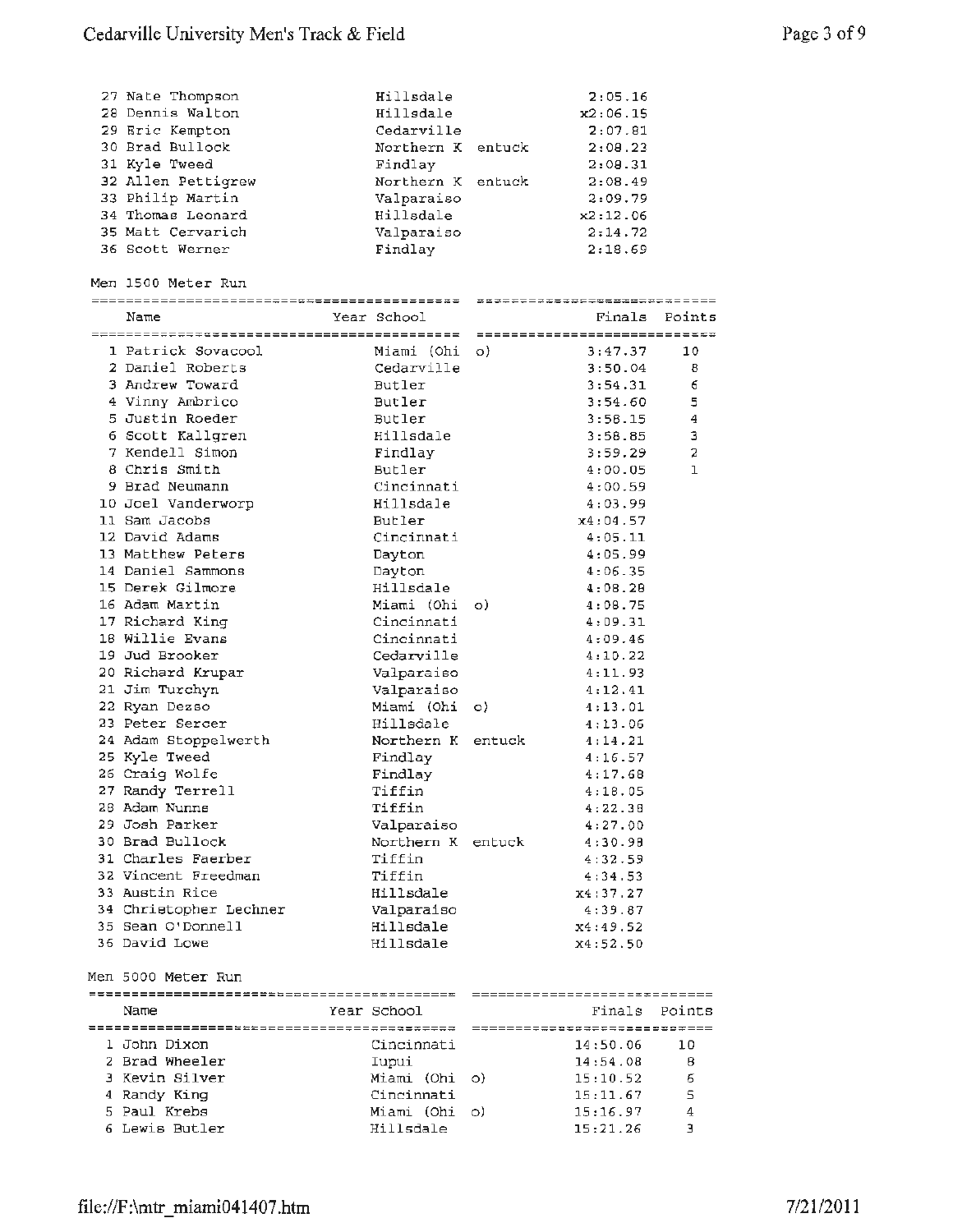| 7 Zach Koehler      | Northern K entuck | 15:29.26  | $\overline{\mathbf{2}}$ |
|---------------------|-------------------|-----------|-------------------------|
| 8 Michael Mayday    | Hillsdale         | 15:32.87  | $\mathbf{1}$            |
| 9 Solomon Kessio    | Cincinnati        | 15:33.22  |                         |
| 10 Leonardo Schultz | Valparaiso        | 15:37.75  |                         |
| 11 Bryan Pittman    | Cedarville        | 15:37.93  |                         |
| 12 Justin Herbert   | Cedarville        | 15:37.94  |                         |
| 13 Kyle Dragan      | Cincinnati        | 15:37.99  |                         |
| 14 Tim Howse        | Hillsdale         | 15:38.99  |                         |
| 15 Britton Deuel    | Hillsdale         | 15:46.71  |                         |
| 16 Jesse Cacy       | Iupui             | 15:53.75  |                         |
| 17 Mike Fakler      | Miami (Ohi o)     | 15:54.60  |                         |
| 18 Mike Andreski    | Findlay           | 15:55.10  |                         |
| 19 Evan Fruits      | Iupui             | 15:55.23  |                         |
| 20 Billy Przybyla   | Dayton            | 15:59.76  |                         |
| 21 Rob Trennepohl   | Cedarville        | 16:04.71  |                         |
| 22 Brad Boyd        | Dayton            | 16:06.72  |                         |
| 23 Matthew Shoulta  | Northern K entuck | 16:07.74  |                         |
| 24 Breylen Derrick  | Northern K entuck | 16:08.35  |                         |
| 25 Phil Hawley      | Butler            | 16:14.91  |                         |
| 26 Wes Kuhn         | IPFW              | 16:18.50  |                         |
| 27 Brad Babiak      | Cincinnati        | x16:25.04 |                         |
| 28 William Kyttle   | Tiffin            | 16:26.93  |                         |
| 29 Trevor Popielec  | Tiffin            | 16:28.40  |                         |
| 30 Chris Brown      | IPFW              | 16:34.39  |                         |
| 31 Jason Jones      | Northern K entuck | 16:36.10  |                         |
| 32 Mike Connolly    | Dayton            | 16:37.11  |                         |
| 33 Jeff Johnson     | Valparaiso        | 16:48.51  |                         |
| 34 Greg Lemmon      | Northern K entuck | x17:35.31 |                         |
| 35 Matt Kariger     | Valparaiso        | 17:44.75  |                         |
| -- Richard Kay      | Butler            | DNF       |                         |

Men 110 Meter Hurdles

|                                                         | =========================== | ----------------------------------         |                            |
|---------------------------------------------------------|-----------------------------|--------------------------------------------|----------------------------|
| Name                                                    | Year School                 | Finals                                     | Wind H# Points             |
|                                                         |                             |                                            |                            |
| 1 Todd Joki                                             | Buffalo                     | 15.13                                      | 10<br>0.2<br>3             |
| 2 Isaac Hendricks                                       | Cincinnati                  | 15.35                                      | 8<br>3<br>0.2              |
| 3 John Greathouse                                       | Tiffin                      |                                            | 6<br>15.36 0.2<br>3.       |
| 4 Ryan Bundenthal                                       | Cedarville                  | 15.39                                      | 5<br>3<br>0.2              |
| 5 Chirs Maloney                                         | Miami (Ohi o)               | 15.59                                      | 3<br>0.2<br>4              |
| 6 Kasey Waaland                                         | Cincinnati                  | 15.70                                      | 3.<br>3<br>0.2             |
| 7 Dominick Davolio                                      | Cincinnati                  | 16.01                                      | $\overline{2}$<br>$-1.9$ 2 |
| <b>B</b> Scott Maze                                     | Cincinnati                  | 16.21                                      | 0.2<br>3.<br>1             |
| 9 Mitch Reynolds                                        | Miami (Ohi o)               | 16.38                                      | $-0.7$<br>$\overline{1}$   |
| 10 Reggie Rucker                                        | Buffalo                     | 16.47                                      | 0.2<br>3.                  |
| 11 Grant Wolf                                           | Hillsdale                   | 16.61                                      | $-1.9$<br>-2               |
| 12 Curtis Haggard                                       | Findlay                     | 16.75                                      | $\overline{2}$<br>$-1.9$   |
| 13 Brandon Wright                                       | Cincinnati                  | x16.85                                     | $0.2 - 3$                  |
| 13 Keller Schnier                                       | Cincinnati                  | x16.85                                     | $-1.9$<br>-2               |
| 15 Brandon Tress                                        | Cedarville                  | 16.96                                      | $\overline{a}$<br>$-1.9$   |
| 16 Riley Morman                                         | Tiffin                      | 17.14                                      | $-0.7$<br>$\mathbf{1}$     |
| 17 Russell Cameron                                      | Buffalo                     | 17.40                                      | $\overline{a}$<br>$-1.9$   |
| 18 Thad Wilson                                          | Hillsdale                   | 18.06                                      | $-0.7$<br>$\mathbf{1}$     |
| 19 Kelly Nowels                                         | Cedarville                  | 18.81                                      | $-0.7$ 1                   |
| 20 Dan Snyder                                           | Tiffin                      | 18.88                                      | $0.2 \quad 3$              |
| 21 Titus Goodew                                         | Cedarville                  | 19.17                                      | $-0.7$<br>$\mathbf{1}$     |
| Men 400 Meter Hurdles                                   |                             |                                            |                            |
|                                                         |                             | --------------------------------           |                            |
| Name                                                    | Year School                 | Finals                                     | H# Points                  |
| -------------------------------------<br>1 Troy Lammers | Cincinnati                  | =================================<br>54.08 | 3<br>10                    |
|                                                         |                             |                                            |                            |

 $\bullet$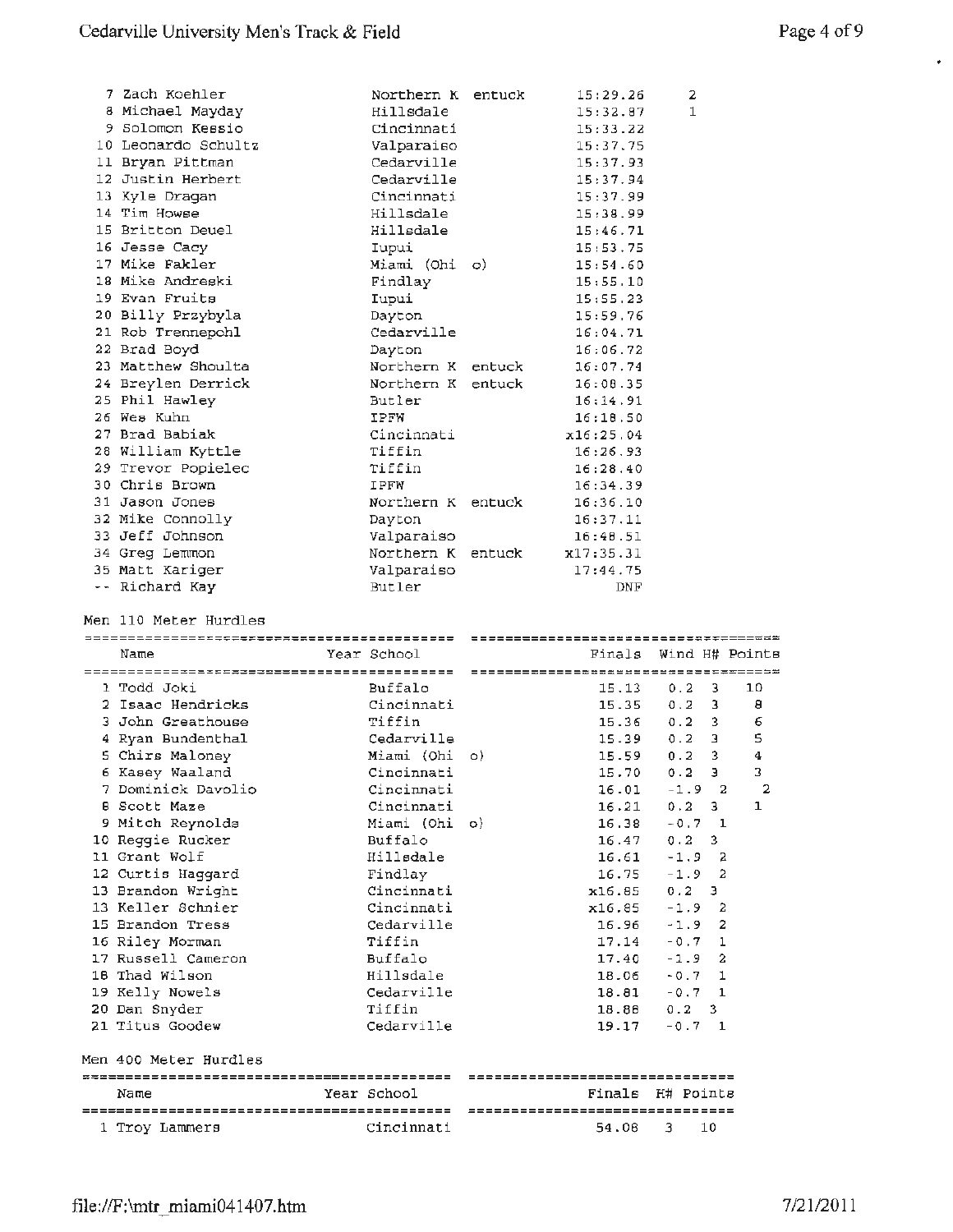| 2 Michael Ballistrea | Tiffin                | 54.14    | 3              | 8 |
|----------------------|-----------------------|----------|----------------|---|
| 3 Dixley Simms       | Findlay               | 55.04    | 3              | 6 |
| 4 Brandon Wright     | Cincinnati            | 56.19    | 3              | 5 |
| 5 Ryan Bundenthal    | Cedarville            | 56.42    | 3              | 4 |
| 6 John Connors       | Buffalo               | 56.46    | Э              | 3 |
| 7 Chase Petzinger    | Cincinnati            | 57.71    | 3              | 2 |
| 8 Brandon Tress      | Cedarville            | 57.99    | 2              | 1 |
| 9 Allen Moore        | Cincinnati            | 58.05    | 2              |   |
| 10 Brad Stoner       | Miami (Ohi o)         | 58.57    | 3              |   |
| 11 Garrett Scala     | Miami (Ohi o)         | 58.88    | 2              |   |
| 12 Jason Shelnick    | Tiffin                | 59.44    | 2              |   |
| 13 Matt Fox          | Cedarville            | 59.66    | 2              |   |
| 14 Kelly Nowels      | Cedarville            | 59.75    | 2              |   |
| 15 Eric Horvath      | Miami (Ohi o)         | 1:00.53  | $\overline{2}$ |   |
| 16 Dan Snyder        | Tiffin                | 1:01.03  | Э              |   |
| 17 Chirs Maloney     | Miami (Ohi o)         | 1:02.09  | $\mathbf{1}$   |   |
| 18 Grant Wolf        | Hillsdale             | 1:03.19  | ı              |   |
| 19 Russel McGowan    | Miami (Ohi<br>$\circ$ | x1:04.76 | $\mathbf{1}$   |   |

Men 3000 Meter Steeplechase

|                       |                   | ============================   |                |
|-----------------------|-------------------|--------------------------------|----------------|
| Name                  | Year School       | Finals                         | Points         |
|                       |                   | -----------------------------  |                |
| 1 Kevin Kuhn          | Cedarville        | 9:20.55                        | 10             |
| 2 Kevin Schwarz       | Cincinnati        | 9:26.85                        | 8              |
| 3 Michael Veatch      | Miami (Ohi        | o)<br>9:32.33                  | 6              |
| 4 Bill Keckeis        | Cincinnati        | 9:42.49                        | 5              |
| 5 Tim Sayers          | Hillsdale         | 9:44.20                        | $\overline{4}$ |
| 6 Dan Healy           | Buffalo           | 9:44.69                        | 3              |
| 7 Justin Cambell      | Miami (Ohi        | 9:57.43<br>$\circ$             | $\overline{2}$ |
| 8 Keith Knapp         | Northern K entuck | 9:59.60                        | $\mathbf{1}$   |
| 9 Chris Finn          | Tiffin            | 10:00.01                       |                |
| 10 Scott Mindel       | Cincinnati        | 10:04.26                       |                |
| 11 Tommy Morgan       | Cincinnati        | 10:05.12                       |                |
| 12 Brett Millard      | <b>Butler</b>     | 10:14.10                       |                |
| 13 David Saltz        | Findlay           | 10:15.39                       |                |
| 14 Adriano Schultz    | Valparaiso        | 10:27.51                       |                |
| 15 Mike Landmeier     | Valparaiso        | 11:14.98                       |                |
| 16 Mike Bley          | Valparaiso        | 11:48.88                       |                |
| -- Kurt Olson         | Tiffin            | <b>DNF</b>                     |                |
|                       |                   |                                |                |
| Men 4x100 Meter Relay |                   | ----------------------------   |                |
| School                |                   | Finals                         |                |
|                       |                   |                                | Points         |
|                       |                   | ______________________________ |                |
| 1 Cincinnati<br>– 'A' |                   | 41.62                          | 10             |
| 1) Ekundayo Igeleke   | 2)                | Isaac Hendricks                |                |
| 3) Bob Kandell        | 4)                | John Bowie                     |                |
| 2 Buffalo 'A'         |                   | 42.58                          | 8              |
| 1) Ezekiel Porter     | 2)                | Reqgie Rucker                  |                |
| 3) James Graber       | 4)                | Roy Richards                   |                |
| 3 Tiffin<br>ாதா       |                   | 43.17                          | 6              |
| 1) Zach Ball          | 2)                | Ryan Speakes                   |                |
| 3) Dan Snyder         | 4)                | Thomas Nims                    |                |

4 Cedarville 'A' 1) Michael Beight 3) Brad Muschott 5 Miami (Ohio) 'A'

4) Travis Smith 2) Chris Falkowski 57.71 4

47.04 5

2) Stephen Gruenberg

4) Kyle Alexander

1) Pat LaMonica 3) James Harris

Men 4x400 Meter Relay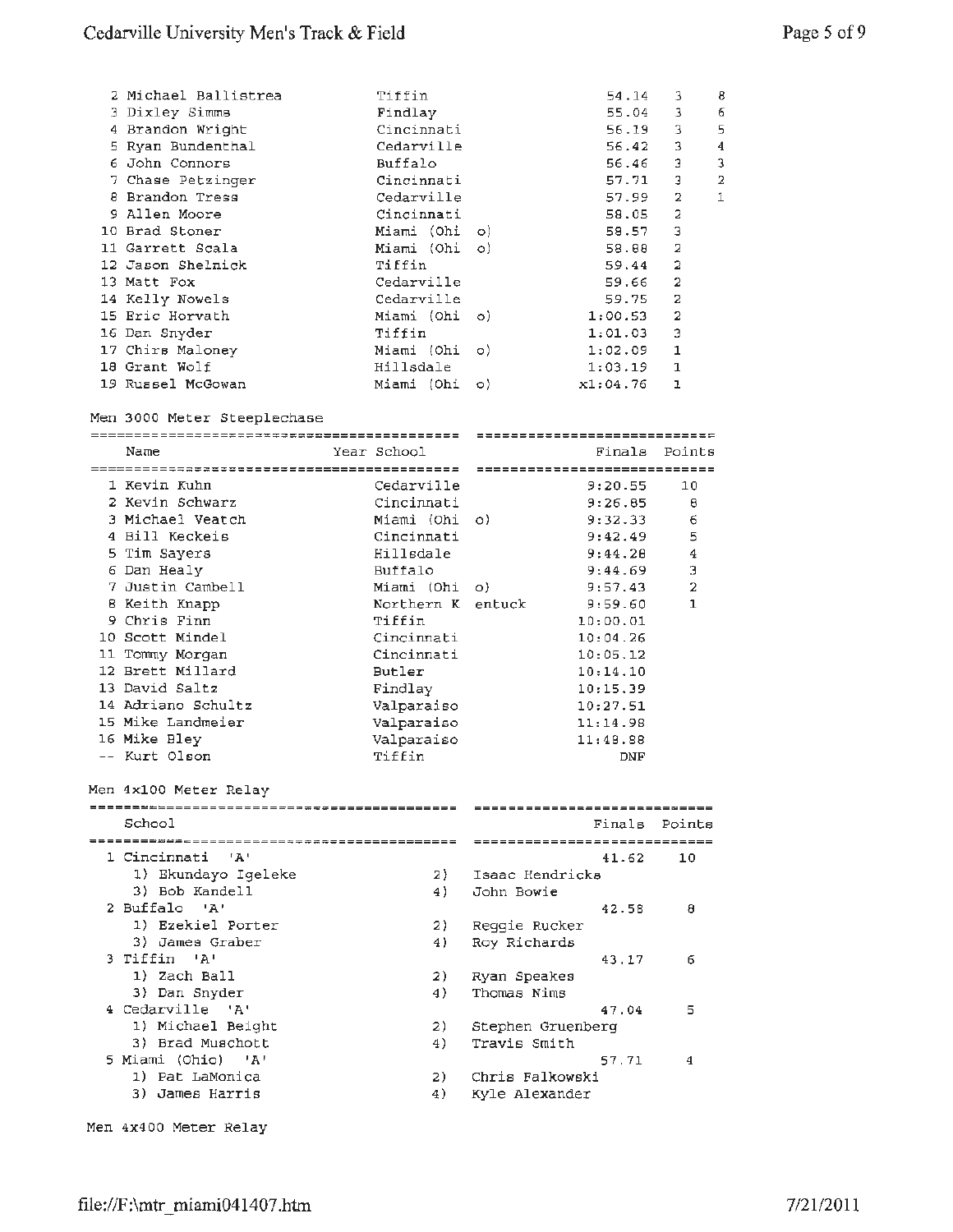| School             |             | Finals         | Points |  |
|--------------------|-------------|----------------|--------|--|
|                    |             |                |        |  |
| 1 Cincinnati 'A'   |             | 3:20.45        | 10     |  |
| 1) Kyle Thomas     | 2)          | Keith Hamilton |        |  |
| 3) Bob Kandell     | 4)          | Cedric Powell  |        |  |
| 2 Miami (Ohio) 'A' |             | 3:20.88        | 8      |  |
| 1) Joey Thien      | 2)          | Ryan Sottoway  |        |  |
| 3) Steffan Flessa  | 4)          | Eric Sylvester |        |  |
| 3 Findlay 'A'      |             | 3:28.26        | 6      |  |
| 1) Eric Peck       | 2)          | Dixley Simms   |        |  |
| 3) Essex Berry     | 4)          | Kendell Simon  |        |  |
| 4 Hillsdale 'A'    |             | 3:33.45        | 5      |  |
| 1) Jared Krout     | 2)          | Blake England  |        |  |
| 3) Travis Tamez    | 4)          | Dave Hebert    |        |  |
| 5 Findlay 'B'      |             | x3:39.96       |        |  |
| 1) Scott Werner    | 2)          | Tom Brown      |        |  |
| 3) Nicholas White  | 4)          | Curtis Haggard |        |  |
| 6 Valparaiso 'A'   |             | 3:47.40        | 4      |  |
| 1) Tom Heun        | 2)          | Brian Gill     |        |  |
| 3) Dustin Lawrence | 4)          | Aaron Brackett |        |  |
| Men High Jump      |             |                |        |  |
|                    |             |                |        |  |
| Name               | Year School | Finals         |        |  |

| Name                 | Year School   | Finals            | Points            |
|----------------------|---------------|-------------------|-------------------|
|                      |               |                   |                   |
| 1 Jimmy Sawin        | Cedarville    | J2.00m            | $6 - 06.75$<br>10 |
| 2 Tom Herrmann       | Miami (Ohi o) | J2.00m            | $6 - 06.75$<br>8  |
| 3 Lee Roberts        | Findlay       | J1.95m            | 5<br>$6 - 04.75$  |
| 3 Andrew Smith       | Cincinnati    | $\texttt{J1.95m}$ | 5<br>$6 - 04.75$  |
| 3 Eugene Kennedy     | Buffalo       | J1.95m            | 5<br>$6 - 04.75$  |
| 6 Anthony Bussellato | Cincinnati    | Jl.95m            | 3<br>$6 - 04.75$  |
| 7 Andrew Dodson      | Hillsdale     | J1.95m            | $6 - 04.75$<br>2  |
| 8 Travis Brumm       | Miami (Ohi o) | J1.95m            | $6 - 04.75$       |
| 9 Aaron Cummins      | Butler        | 1.90m             | $6 - 02.75$       |
| 9 Ryan Beltz         | Cincinnati    | 1.90m             | $6 - 02.75$       |
| 11 Russell Cameron   | Buffalo       | 1.85m             | $6 - 00.75$       |
| 11 Keller Schnier    | Cincinnati    | 1.85 <sub>m</sub> | $6 - 00.75$       |
| 11 Gregory Tarshus   | Buffalo       | 1.85m             | $6 - 00.75$       |
| 11 Sam Heisman       | Hillsdale     | 1.85m             | $6 - 00.75$       |
| 11 Brandon Fitch     | Cincinnati    | xl.05m            | $6 - 00.75$       |
| -- Riley Morman      | Tiffin        | NH                |                   |

Men Pole Vault

| Name             | Year School | Finals | Points                     |  |  |
|------------------|-------------|--------|----------------------------|--|--|
|                  |             |        |                            |  |  |
| 1 Harvey Hyman   | Hillsdale   |        | $4.15m$ $13 - 07.25$<br>10 |  |  |
| 2 Keller Schnier | Cincinnati  | 4.00m  | 13 - 01.50                 |  |  |
| 2 Elliot Vocke   | Cincinnati  | 4.00m  | - 13 - 01.50               |  |  |
| -- Sean Becker   | Buffalo     | NH     |                            |  |  |

Men Long Jump

| Name              | Year School   | Finals            | Wind |               | Points |
|-------------------|---------------|-------------------|------|---------------|--------|
|                   |               |                   |      |               |        |
| 1 Caleb Arthur    | Cincinnati    | 6.88m             |      | NWI 22 -07.00 | -10    |
| 2 Caleb Gaus      | Cincinnati    | 6.56m             | NWI  | $21 - 06.25$  | В      |
| 3 Mitch Reynolds  | Miami (Ohi o) | 6.50m             | NWI  | $21 - 04.00$  | 6      |
| 4 Thomas Nims     | Tiffin        | 6.42 <sub>m</sub> | NWI  | 21 -00.75     | 5      |
| 5 Rayshon Hiqqins | Buffalo       | 6.35m             | NWI  | 20 -10.00     | 4      |
| 6 Ikenna Obonna   | Tiffin        | 6.25m             | NWI  | $20 - 06.25$  |        |

 $\mathbf{w}$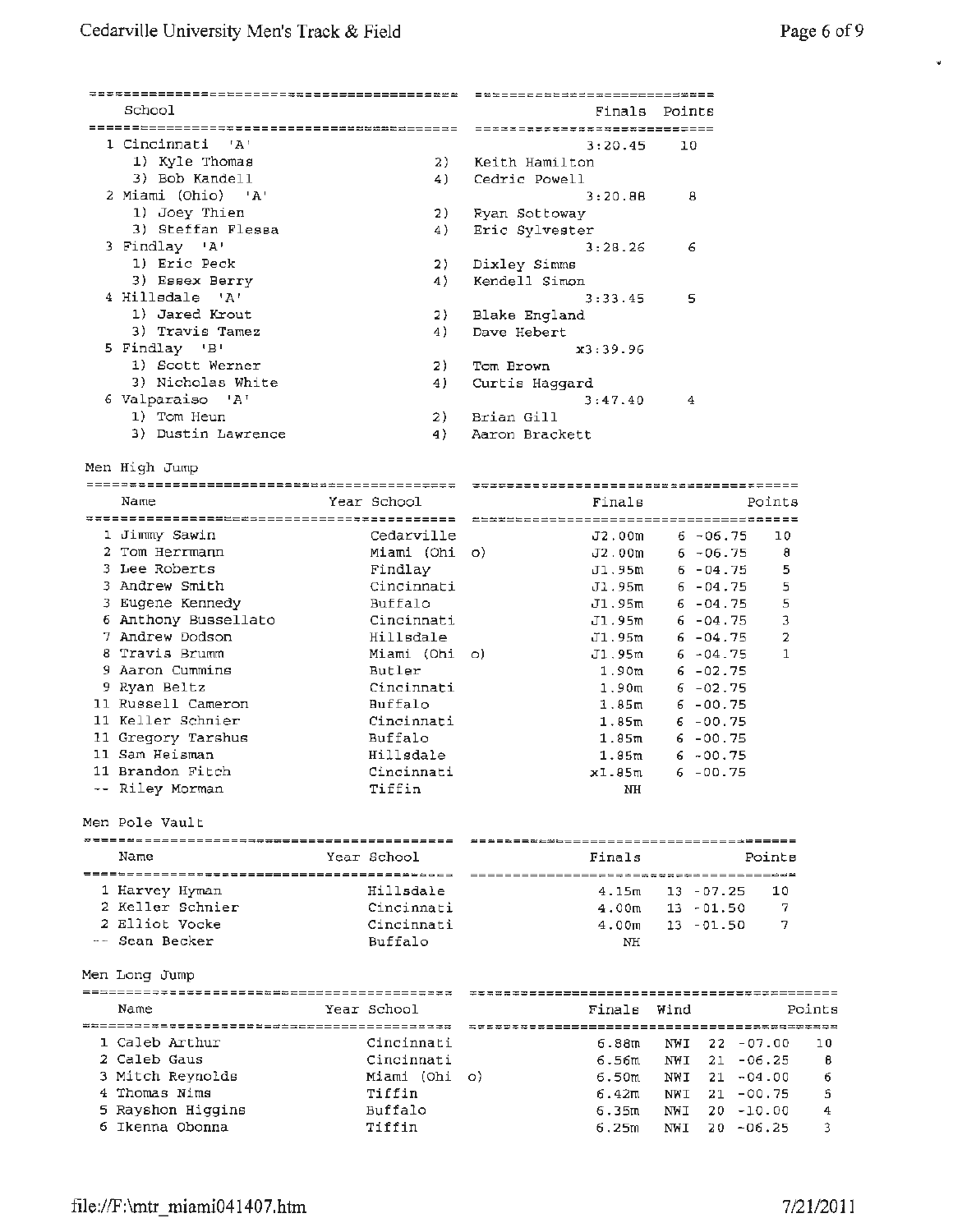$\mathbf{s}$ 

| Men Triple Jump<br>Wind<br>Finals<br>Points<br>Year School<br>Name<br><b>Buffalo</b><br>10<br>14.44m<br>NWI<br>$47 - 04.50$<br>1 Rayshon Higgins<br>8<br>2 Ikenna Obonna<br>Tiffin<br>$45 - 10.00$<br>13.97m<br>NWI<br>3 Thomas Nims<br>$42 - 06.25$<br>6<br>Tiffin<br>12.96m<br>NWI<br>5<br>Buffalo<br>$41 - 05.00$<br>12.62m<br>NWI<br>4 Eugene Kennedy<br>4<br>Buffalo<br>$40 - 09.50$<br>5 Kyle Edwards<br>$12,43\overline{m}$<br>NWI<br>3<br>$40 - 08.25$<br>6 Caleb Gaus<br>Cincinnati<br>12.40 <sub>m</sub><br>NWI<br>$\mathbf{z}$<br>NWI<br>$40 - 08.25$<br>Cincinnati<br>12.40m<br>7 Lane Raney<br>-- Cooper Johansen<br>Miami (Ohi o)<br>ND.<br>NWI<br>Men Shot Put<br>Points<br>Year School<br>Finals<br>Name<br>10<br>1 Ben Michaud<br>Cedarville<br>15.88m<br>$52 - 01.25$<br>2 Jacob Madonia<br>Buffalo<br>15.67m<br>$51 - 05.00$<br>В<br>6<br><b>Buffalo</b><br>$49 - 03.75$<br>3 George Fetchko<br>15.03m<br>5<br>4 Ryan Flynn<br>Cincinnati<br>$49 - 03.00$<br>15.01 <sub>m</sub><br>4<br>5 Carleton McGrady<br>$48 - 03.50$<br>Findlay<br>14.72m<br>3<br>6 Neil Henning<br>Cedarville<br>$48 - 00.75$<br>14.65m<br>Tiffin<br>2<br>7 Jason Werling<br>14.57m<br>47 - 09.75<br>1<br>8 Steven Maciejewski<br>Buffalo<br>14.48m<br>$47 - 06.25$<br>9 Alex Stamatakis<br>Buffalo<br>$46 - 09.50$<br>14.26m<br>10 Michael Jarman<br>Cincinnati<br>$46 - 00.75$<br>14.04m<br>Cincinnati<br>11 Bryan Hardesty<br>14.02m<br>46 -00.00<br>12 Dan Beach<br>13.79m<br>Miami (Ohi<br>$45 - 03.00$<br>O)<br>13 Jacob Wilson<br>Findlay<br>44 - 01.25<br>13.44m<br>14 Josh Fishback<br>Cincinnati<br>13.38m<br>$43 - 10.75$<br>15 Eric Smith<br>Valparaiso<br>13.26m<br>$43 - 06.00$<br>16 Donnie Graber<br>Tiffin<br>12.44m<br>$40 - 09.75$<br>17 Cameron Lewis<br>Tiffin<br>$12.42$ m<br>$40 - 09.00$<br>Cincinnati<br>18 Devon Greene<br>x12.38m<br>$40 - 07.50$<br>19 Christopher Stohs<br>Valparaiso<br>$40 - 00.75$<br>12.21m<br>20 Aaron Falk<br>Hillsdale<br>11.76m<br>$38 - 07.00$<br>21 Alex Johnson<br>Valparaiso<br>$31 - 03.25$<br>9.53m<br>$28 - 07.00$<br>22 Mark Gallagher<br>Hillsdale<br>8.71 <sub>m</sub><br>Men Discus Throw<br>Finals<br>Points<br>Year School<br>Name<br>1 Jacob Madonia<br>Buffalo<br>45.00m<br>$147 - 08$<br>10<br>2 Chad Hanson<br>Cincinnati<br>$141 - 01$<br>8<br>43.01m<br>3 James Eric<br>$140 - 02$<br>6<br>Findlay<br>42.72m<br>5<br>4 Alex Stamatakis<br>Buffalo<br>$135 - 08$<br>41.35m<br>5 Steve Bartholomew<br>Valparaiso<br>$135 - 07$<br>4<br>41.33m<br>6 Bryan Hardesty<br>Cincinnati<br>$134 - 04$<br>з<br>40.94m<br>2<br>7 Steven Maciejewski<br>Buffalo<br>39.43m<br>$129 - 04$ | 7 Kasey Messmer<br><b>8 Kyle Edwards</b><br>9 Ernest Kerr<br>10 Stephen Gruenberg<br>11 Russell Cameron<br>12 Tom Heun<br>13 Travis Smith<br>14 Titus Goodew<br>15 Ryan Speakes<br>-- Erik Feldmann | Tiffin<br>Buffalo<br>Cincinnati<br>Cedarville<br>Buffalo<br>Valparaiso<br>Cedarville<br>Cedarville<br>Tiffin<br>Butler | 6.18m<br>6.06m<br>5.90m<br>5.68m<br>5.64m<br>5.59m<br>5.50m<br>5.11m<br>1.62m<br>ND | NWI<br>NWI<br>NWI<br>NWI<br>NWI<br>NWI<br>NWI<br>NWI<br>NWI<br>NWI | 2<br>20 -03.50<br>ı<br>$19 - 10.75$<br>$19 - 04.25$<br>$18 - 07.75$<br>18 -06.00<br>$18 - 04.25$<br>$18 - 00.50$<br>$16 - 09.25$<br>$5 - 03.75$ |
|----------------------------------------------------------------------------------------------------------------------------------------------------------------------------------------------------------------------------------------------------------------------------------------------------------------------------------------------------------------------------------------------------------------------------------------------------------------------------------------------------------------------------------------------------------------------------------------------------------------------------------------------------------------------------------------------------------------------------------------------------------------------------------------------------------------------------------------------------------------------------------------------------------------------------------------------------------------------------------------------------------------------------------------------------------------------------------------------------------------------------------------------------------------------------------------------------------------------------------------------------------------------------------------------------------------------------------------------------------------------------------------------------------------------------------------------------------------------------------------------------------------------------------------------------------------------------------------------------------------------------------------------------------------------------------------------------------------------------------------------------------------------------------------------------------------------------------------------------------------------------------------------------------------------------------------------------------------------------------------------------------------------------------------------------------------------------------------------------------------------------------------------------------------------------------------------------------------------------------------------------------------------------------------------------------------------------------------------------------------------------------------------------------------------------------------------------------------------------------------------------------------------------------------------------------------------------------------------------------------------------------------------|-----------------------------------------------------------------------------------------------------------------------------------------------------------------------------------------------------|------------------------------------------------------------------------------------------------------------------------|-------------------------------------------------------------------------------------|--------------------------------------------------------------------|-------------------------------------------------------------------------------------------------------------------------------------------------|
|                                                                                                                                                                                                                                                                                                                                                                                                                                                                                                                                                                                                                                                                                                                                                                                                                                                                                                                                                                                                                                                                                                                                                                                                                                                                                                                                                                                                                                                                                                                                                                                                                                                                                                                                                                                                                                                                                                                                                                                                                                                                                                                                                                                                                                                                                                                                                                                                                                                                                                                                                                                                                                              |                                                                                                                                                                                                     |                                                                                                                        |                                                                                     |                                                                    |                                                                                                                                                 |
|                                                                                                                                                                                                                                                                                                                                                                                                                                                                                                                                                                                                                                                                                                                                                                                                                                                                                                                                                                                                                                                                                                                                                                                                                                                                                                                                                                                                                                                                                                                                                                                                                                                                                                                                                                                                                                                                                                                                                                                                                                                                                                                                                                                                                                                                                                                                                                                                                                                                                                                                                                                                                                              |                                                                                                                                                                                                     |                                                                                                                        |                                                                                     |                                                                    |                                                                                                                                                 |
|                                                                                                                                                                                                                                                                                                                                                                                                                                                                                                                                                                                                                                                                                                                                                                                                                                                                                                                                                                                                                                                                                                                                                                                                                                                                                                                                                                                                                                                                                                                                                                                                                                                                                                                                                                                                                                                                                                                                                                                                                                                                                                                                                                                                                                                                                                                                                                                                                                                                                                                                                                                                                                              |                                                                                                                                                                                                     |                                                                                                                        |                                                                                     |                                                                    |                                                                                                                                                 |
|                                                                                                                                                                                                                                                                                                                                                                                                                                                                                                                                                                                                                                                                                                                                                                                                                                                                                                                                                                                                                                                                                                                                                                                                                                                                                                                                                                                                                                                                                                                                                                                                                                                                                                                                                                                                                                                                                                                                                                                                                                                                                                                                                                                                                                                                                                                                                                                                                                                                                                                                                                                                                                              |                                                                                                                                                                                                     |                                                                                                                        |                                                                                     |                                                                    |                                                                                                                                                 |
|                                                                                                                                                                                                                                                                                                                                                                                                                                                                                                                                                                                                                                                                                                                                                                                                                                                                                                                                                                                                                                                                                                                                                                                                                                                                                                                                                                                                                                                                                                                                                                                                                                                                                                                                                                                                                                                                                                                                                                                                                                                                                                                                                                                                                                                                                                                                                                                                                                                                                                                                                                                                                                              |                                                                                                                                                                                                     |                                                                                                                        |                                                                                     |                                                                    |                                                                                                                                                 |
|                                                                                                                                                                                                                                                                                                                                                                                                                                                                                                                                                                                                                                                                                                                                                                                                                                                                                                                                                                                                                                                                                                                                                                                                                                                                                                                                                                                                                                                                                                                                                                                                                                                                                                                                                                                                                                                                                                                                                                                                                                                                                                                                                                                                                                                                                                                                                                                                                                                                                                                                                                                                                                              |                                                                                                                                                                                                     |                                                                                                                        |                                                                                     |                                                                    |                                                                                                                                                 |
|                                                                                                                                                                                                                                                                                                                                                                                                                                                                                                                                                                                                                                                                                                                                                                                                                                                                                                                                                                                                                                                                                                                                                                                                                                                                                                                                                                                                                                                                                                                                                                                                                                                                                                                                                                                                                                                                                                                                                                                                                                                                                                                                                                                                                                                                                                                                                                                                                                                                                                                                                                                                                                              |                                                                                                                                                                                                     |                                                                                                                        |                                                                                     |                                                                    |                                                                                                                                                 |
|                                                                                                                                                                                                                                                                                                                                                                                                                                                                                                                                                                                                                                                                                                                                                                                                                                                                                                                                                                                                                                                                                                                                                                                                                                                                                                                                                                                                                                                                                                                                                                                                                                                                                                                                                                                                                                                                                                                                                                                                                                                                                                                                                                                                                                                                                                                                                                                                                                                                                                                                                                                                                                              |                                                                                                                                                                                                     |                                                                                                                        |                                                                                     |                                                                    |                                                                                                                                                 |
|                                                                                                                                                                                                                                                                                                                                                                                                                                                                                                                                                                                                                                                                                                                                                                                                                                                                                                                                                                                                                                                                                                                                                                                                                                                                                                                                                                                                                                                                                                                                                                                                                                                                                                                                                                                                                                                                                                                                                                                                                                                                                                                                                                                                                                                                                                                                                                                                                                                                                                                                                                                                                                              |                                                                                                                                                                                                     |                                                                                                                        |                                                                                     |                                                                    |                                                                                                                                                 |
|                                                                                                                                                                                                                                                                                                                                                                                                                                                                                                                                                                                                                                                                                                                                                                                                                                                                                                                                                                                                                                                                                                                                                                                                                                                                                                                                                                                                                                                                                                                                                                                                                                                                                                                                                                                                                                                                                                                                                                                                                                                                                                                                                                                                                                                                                                                                                                                                                                                                                                                                                                                                                                              |                                                                                                                                                                                                     |                                                                                                                        |                                                                                     |                                                                    |                                                                                                                                                 |
|                                                                                                                                                                                                                                                                                                                                                                                                                                                                                                                                                                                                                                                                                                                                                                                                                                                                                                                                                                                                                                                                                                                                                                                                                                                                                                                                                                                                                                                                                                                                                                                                                                                                                                                                                                                                                                                                                                                                                                                                                                                                                                                                                                                                                                                                                                                                                                                                                                                                                                                                                                                                                                              |                                                                                                                                                                                                     |                                                                                                                        |                                                                                     |                                                                    |                                                                                                                                                 |
|                                                                                                                                                                                                                                                                                                                                                                                                                                                                                                                                                                                                                                                                                                                                                                                                                                                                                                                                                                                                                                                                                                                                                                                                                                                                                                                                                                                                                                                                                                                                                                                                                                                                                                                                                                                                                                                                                                                                                                                                                                                                                                                                                                                                                                                                                                                                                                                                                                                                                                                                                                                                                                              |                                                                                                                                                                                                     |                                                                                                                        |                                                                                     |                                                                    |                                                                                                                                                 |
|                                                                                                                                                                                                                                                                                                                                                                                                                                                                                                                                                                                                                                                                                                                                                                                                                                                                                                                                                                                                                                                                                                                                                                                                                                                                                                                                                                                                                                                                                                                                                                                                                                                                                                                                                                                                                                                                                                                                                                                                                                                                                                                                                                                                                                                                                                                                                                                                                                                                                                                                                                                                                                              |                                                                                                                                                                                                     |                                                                                                                        |                                                                                     |                                                                    |                                                                                                                                                 |
|                                                                                                                                                                                                                                                                                                                                                                                                                                                                                                                                                                                                                                                                                                                                                                                                                                                                                                                                                                                                                                                                                                                                                                                                                                                                                                                                                                                                                                                                                                                                                                                                                                                                                                                                                                                                                                                                                                                                                                                                                                                                                                                                                                                                                                                                                                                                                                                                                                                                                                                                                                                                                                              |                                                                                                                                                                                                     |                                                                                                                        |                                                                                     |                                                                    |                                                                                                                                                 |
|                                                                                                                                                                                                                                                                                                                                                                                                                                                                                                                                                                                                                                                                                                                                                                                                                                                                                                                                                                                                                                                                                                                                                                                                                                                                                                                                                                                                                                                                                                                                                                                                                                                                                                                                                                                                                                                                                                                                                                                                                                                                                                                                                                                                                                                                                                                                                                                                                                                                                                                                                                                                                                              |                                                                                                                                                                                                     |                                                                                                                        |                                                                                     |                                                                    |                                                                                                                                                 |
|                                                                                                                                                                                                                                                                                                                                                                                                                                                                                                                                                                                                                                                                                                                                                                                                                                                                                                                                                                                                                                                                                                                                                                                                                                                                                                                                                                                                                                                                                                                                                                                                                                                                                                                                                                                                                                                                                                                                                                                                                                                                                                                                                                                                                                                                                                                                                                                                                                                                                                                                                                                                                                              |                                                                                                                                                                                                     |                                                                                                                        |                                                                                     |                                                                    |                                                                                                                                                 |
|                                                                                                                                                                                                                                                                                                                                                                                                                                                                                                                                                                                                                                                                                                                                                                                                                                                                                                                                                                                                                                                                                                                                                                                                                                                                                                                                                                                                                                                                                                                                                                                                                                                                                                                                                                                                                                                                                                                                                                                                                                                                                                                                                                                                                                                                                                                                                                                                                                                                                                                                                                                                                                              |                                                                                                                                                                                                     |                                                                                                                        |                                                                                     |                                                                    |                                                                                                                                                 |
|                                                                                                                                                                                                                                                                                                                                                                                                                                                                                                                                                                                                                                                                                                                                                                                                                                                                                                                                                                                                                                                                                                                                                                                                                                                                                                                                                                                                                                                                                                                                                                                                                                                                                                                                                                                                                                                                                                                                                                                                                                                                                                                                                                                                                                                                                                                                                                                                                                                                                                                                                                                                                                              |                                                                                                                                                                                                     |                                                                                                                        |                                                                                     |                                                                    |                                                                                                                                                 |
|                                                                                                                                                                                                                                                                                                                                                                                                                                                                                                                                                                                                                                                                                                                                                                                                                                                                                                                                                                                                                                                                                                                                                                                                                                                                                                                                                                                                                                                                                                                                                                                                                                                                                                                                                                                                                                                                                                                                                                                                                                                                                                                                                                                                                                                                                                                                                                                                                                                                                                                                                                                                                                              |                                                                                                                                                                                                     |                                                                                                                        |                                                                                     |                                                                    |                                                                                                                                                 |
|                                                                                                                                                                                                                                                                                                                                                                                                                                                                                                                                                                                                                                                                                                                                                                                                                                                                                                                                                                                                                                                                                                                                                                                                                                                                                                                                                                                                                                                                                                                                                                                                                                                                                                                                                                                                                                                                                                                                                                                                                                                                                                                                                                                                                                                                                                                                                                                                                                                                                                                                                                                                                                              |                                                                                                                                                                                                     |                                                                                                                        |                                                                                     |                                                                    |                                                                                                                                                 |
|                                                                                                                                                                                                                                                                                                                                                                                                                                                                                                                                                                                                                                                                                                                                                                                                                                                                                                                                                                                                                                                                                                                                                                                                                                                                                                                                                                                                                                                                                                                                                                                                                                                                                                                                                                                                                                                                                                                                                                                                                                                                                                                                                                                                                                                                                                                                                                                                                                                                                                                                                                                                                                              |                                                                                                                                                                                                     |                                                                                                                        |                                                                                     |                                                                    |                                                                                                                                                 |
|                                                                                                                                                                                                                                                                                                                                                                                                                                                                                                                                                                                                                                                                                                                                                                                                                                                                                                                                                                                                                                                                                                                                                                                                                                                                                                                                                                                                                                                                                                                                                                                                                                                                                                                                                                                                                                                                                                                                                                                                                                                                                                                                                                                                                                                                                                                                                                                                                                                                                                                                                                                                                                              |                                                                                                                                                                                                     |                                                                                                                        |                                                                                     |                                                                    |                                                                                                                                                 |
|                                                                                                                                                                                                                                                                                                                                                                                                                                                                                                                                                                                                                                                                                                                                                                                                                                                                                                                                                                                                                                                                                                                                                                                                                                                                                                                                                                                                                                                                                                                                                                                                                                                                                                                                                                                                                                                                                                                                                                                                                                                                                                                                                                                                                                                                                                                                                                                                                                                                                                                                                                                                                                              |                                                                                                                                                                                                     |                                                                                                                        |                                                                                     |                                                                    |                                                                                                                                                 |
|                                                                                                                                                                                                                                                                                                                                                                                                                                                                                                                                                                                                                                                                                                                                                                                                                                                                                                                                                                                                                                                                                                                                                                                                                                                                                                                                                                                                                                                                                                                                                                                                                                                                                                                                                                                                                                                                                                                                                                                                                                                                                                                                                                                                                                                                                                                                                                                                                                                                                                                                                                                                                                              |                                                                                                                                                                                                     |                                                                                                                        |                                                                                     |                                                                    |                                                                                                                                                 |
|                                                                                                                                                                                                                                                                                                                                                                                                                                                                                                                                                                                                                                                                                                                                                                                                                                                                                                                                                                                                                                                                                                                                                                                                                                                                                                                                                                                                                                                                                                                                                                                                                                                                                                                                                                                                                                                                                                                                                                                                                                                                                                                                                                                                                                                                                                                                                                                                                                                                                                                                                                                                                                              |                                                                                                                                                                                                     |                                                                                                                        |                                                                                     |                                                                    |                                                                                                                                                 |
|                                                                                                                                                                                                                                                                                                                                                                                                                                                                                                                                                                                                                                                                                                                                                                                                                                                                                                                                                                                                                                                                                                                                                                                                                                                                                                                                                                                                                                                                                                                                                                                                                                                                                                                                                                                                                                                                                                                                                                                                                                                                                                                                                                                                                                                                                                                                                                                                                                                                                                                                                                                                                                              |                                                                                                                                                                                                     |                                                                                                                        |                                                                                     |                                                                    |                                                                                                                                                 |
|                                                                                                                                                                                                                                                                                                                                                                                                                                                                                                                                                                                                                                                                                                                                                                                                                                                                                                                                                                                                                                                                                                                                                                                                                                                                                                                                                                                                                                                                                                                                                                                                                                                                                                                                                                                                                                                                                                                                                                                                                                                                                                                                                                                                                                                                                                                                                                                                                                                                                                                                                                                                                                              |                                                                                                                                                                                                     |                                                                                                                        |                                                                                     |                                                                    |                                                                                                                                                 |
|                                                                                                                                                                                                                                                                                                                                                                                                                                                                                                                                                                                                                                                                                                                                                                                                                                                                                                                                                                                                                                                                                                                                                                                                                                                                                                                                                                                                                                                                                                                                                                                                                                                                                                                                                                                                                                                                                                                                                                                                                                                                                                                                                                                                                                                                                                                                                                                                                                                                                                                                                                                                                                              |                                                                                                                                                                                                     |                                                                                                                        |                                                                                     |                                                                    |                                                                                                                                                 |
|                                                                                                                                                                                                                                                                                                                                                                                                                                                                                                                                                                                                                                                                                                                                                                                                                                                                                                                                                                                                                                                                                                                                                                                                                                                                                                                                                                                                                                                                                                                                                                                                                                                                                                                                                                                                                                                                                                                                                                                                                                                                                                                                                                                                                                                                                                                                                                                                                                                                                                                                                                                                                                              |                                                                                                                                                                                                     |                                                                                                                        |                                                                                     |                                                                    |                                                                                                                                                 |
|                                                                                                                                                                                                                                                                                                                                                                                                                                                                                                                                                                                                                                                                                                                                                                                                                                                                                                                                                                                                                                                                                                                                                                                                                                                                                                                                                                                                                                                                                                                                                                                                                                                                                                                                                                                                                                                                                                                                                                                                                                                                                                                                                                                                                                                                                                                                                                                                                                                                                                                                                                                                                                              |                                                                                                                                                                                                     |                                                                                                                        |                                                                                     |                                                                    |                                                                                                                                                 |
|                                                                                                                                                                                                                                                                                                                                                                                                                                                                                                                                                                                                                                                                                                                                                                                                                                                                                                                                                                                                                                                                                                                                                                                                                                                                                                                                                                                                                                                                                                                                                                                                                                                                                                                                                                                                                                                                                                                                                                                                                                                                                                                                                                                                                                                                                                                                                                                                                                                                                                                                                                                                                                              |                                                                                                                                                                                                     |                                                                                                                        |                                                                                     |                                                                    |                                                                                                                                                 |
|                                                                                                                                                                                                                                                                                                                                                                                                                                                                                                                                                                                                                                                                                                                                                                                                                                                                                                                                                                                                                                                                                                                                                                                                                                                                                                                                                                                                                                                                                                                                                                                                                                                                                                                                                                                                                                                                                                                                                                                                                                                                                                                                                                                                                                                                                                                                                                                                                                                                                                                                                                                                                                              |                                                                                                                                                                                                     |                                                                                                                        |                                                                                     |                                                                    |                                                                                                                                                 |
|                                                                                                                                                                                                                                                                                                                                                                                                                                                                                                                                                                                                                                                                                                                                                                                                                                                                                                                                                                                                                                                                                                                                                                                                                                                                                                                                                                                                                                                                                                                                                                                                                                                                                                                                                                                                                                                                                                                                                                                                                                                                                                                                                                                                                                                                                                                                                                                                                                                                                                                                                                                                                                              |                                                                                                                                                                                                     |                                                                                                                        |                                                                                     |                                                                    |                                                                                                                                                 |
|                                                                                                                                                                                                                                                                                                                                                                                                                                                                                                                                                                                                                                                                                                                                                                                                                                                                                                                                                                                                                                                                                                                                                                                                                                                                                                                                                                                                                                                                                                                                                                                                                                                                                                                                                                                                                                                                                                                                                                                                                                                                                                                                                                                                                                                                                                                                                                                                                                                                                                                                                                                                                                              |                                                                                                                                                                                                     |                                                                                                                        |                                                                                     |                                                                    |                                                                                                                                                 |
|                                                                                                                                                                                                                                                                                                                                                                                                                                                                                                                                                                                                                                                                                                                                                                                                                                                                                                                                                                                                                                                                                                                                                                                                                                                                                                                                                                                                                                                                                                                                                                                                                                                                                                                                                                                                                                                                                                                                                                                                                                                                                                                                                                                                                                                                                                                                                                                                                                                                                                                                                                                                                                              |                                                                                                                                                                                                     |                                                                                                                        |                                                                                     |                                                                    |                                                                                                                                                 |
|                                                                                                                                                                                                                                                                                                                                                                                                                                                                                                                                                                                                                                                                                                                                                                                                                                                                                                                                                                                                                                                                                                                                                                                                                                                                                                                                                                                                                                                                                                                                                                                                                                                                                                                                                                                                                                                                                                                                                                                                                                                                                                                                                                                                                                                                                                                                                                                                                                                                                                                                                                                                                                              |                                                                                                                                                                                                     |                                                                                                                        |                                                                                     |                                                                    |                                                                                                                                                 |
|                                                                                                                                                                                                                                                                                                                                                                                                                                                                                                                                                                                                                                                                                                                                                                                                                                                                                                                                                                                                                                                                                                                                                                                                                                                                                                                                                                                                                                                                                                                                                                                                                                                                                                                                                                                                                                                                                                                                                                                                                                                                                                                                                                                                                                                                                                                                                                                                                                                                                                                                                                                                                                              |                                                                                                                                                                                                     |                                                                                                                        |                                                                                     |                                                                    |                                                                                                                                                 |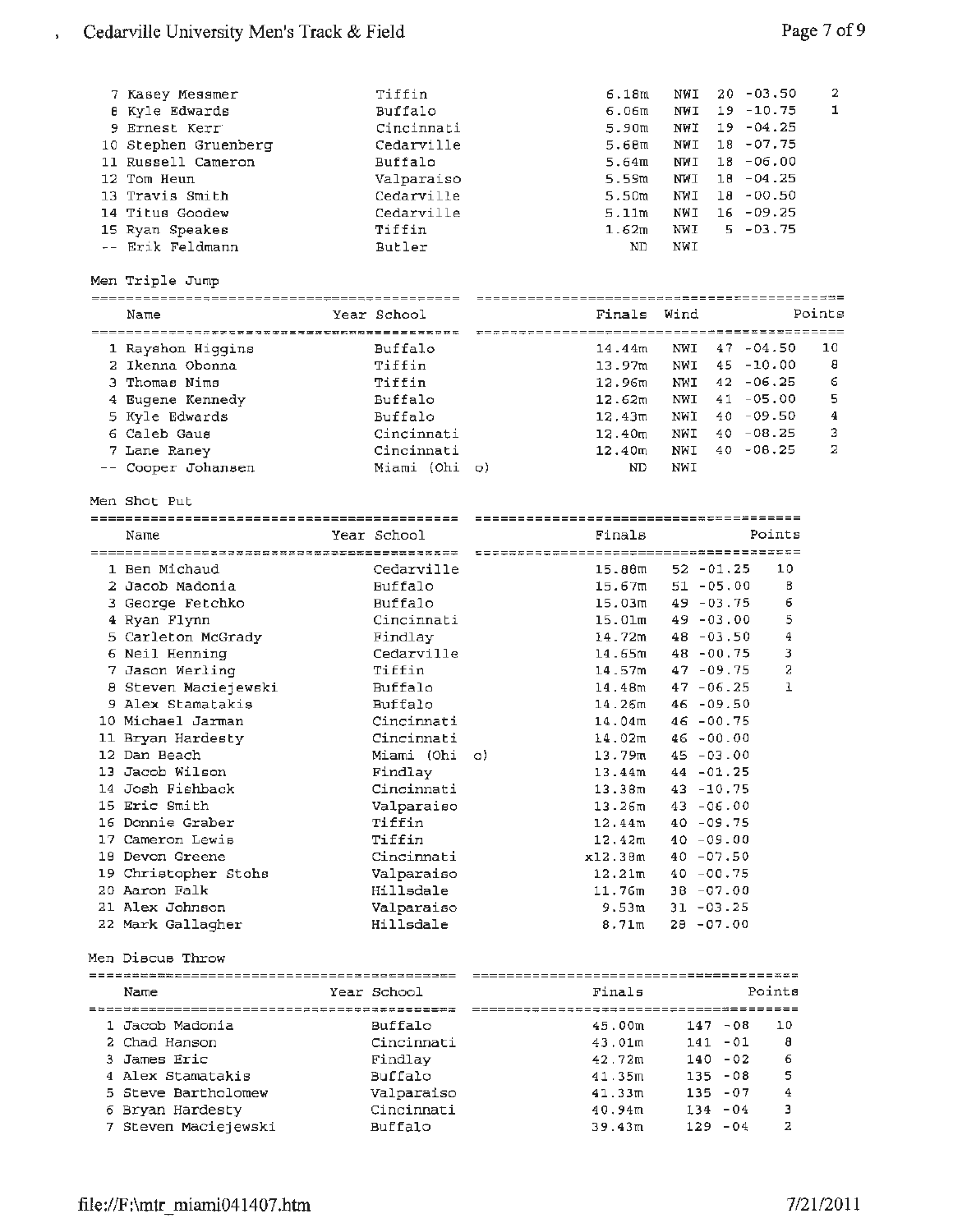| 8 Dan Beach          | Miami (Ohi o) | 37.56m             | $123 - 03$ | 1 |
|----------------------|---------------|--------------------|------------|---|
| 9 Eric Smith         | Valparaiso    | 37.50m             | $123 - 00$ |   |
| 10 Josh Fishback     | Cincinnati    | 37.38m             | $122 - 08$ |   |
| 11 George Fetchko    | Buffalo       | 36.69m             | $120 - 04$ |   |
| 12 Christopher Stohs | Valparaiso    | 36.59m             | $120 - 00$ |   |
| 13 Michael Jarman    | Cincinnati    | 34.89m             | $114 - 06$ |   |
| 14 Cameron Lewis     | Tiffin        | 34.78m             | $114 - 01$ |   |
| 15 Christian Maat    | Cedarville    | 34.00m             | $111 - 06$ |   |
| 16 Dan Riegle        | Findlay       | 33.39m             | $109 - 06$ |   |
| 17 Aaron Falk        | Hillsdale     | 32.51m             | $106 - 08$ |   |
| 18 Jason Stomps      | Hillsdale     | 32.31m             | $106 - 00$ |   |
| 19 Devon Greene      | Cincinnati    | x31.77m            | $104 - 03$ |   |
| 20 Alex Johnson      | Valparaiso    | 30.67m             | $100 - 07$ |   |
| 21 Jason Werling     | Tiffin        | 29.00 <sub>m</sub> | $95 - 02$  |   |
| 22 Dan Snyder        | Tiffin        | $28.41$ m          | $93 - 02$  |   |
| -- Carleton McGrady  | Findlay       | ND.                |            |   |
| -- Titus Goodew      | Cedarville    | ND.                |            |   |
| -- Jacob Wilson      | Findlay       | ND                 |            |   |

Men Hammer Throw

|                                               |               | ------------------------------------- |                  |
|-----------------------------------------------|---------------|---------------------------------------|------------------|
| Name                                          | Year School   | Finals                                | Points           |
| ========== <b>=====================</b> ===== |               |                                       |                  |
| 1 Michael Jarman                              | Cincinnati    | 55.94m                                | $183 - 06$<br>10 |
| 2 Dan Beach                                   | Miami (Ohi o) | 54.25m                                | $178 - 00$<br>8  |
| 3 Steve Bartholomew                           | Valparaiso    | 53.91m                                | $176 - 10$<br>6  |
| 4 Alex Stamatakis                             | Buffalo       | 49.76m                                | $163 - 03$<br>5  |
| 5 Neil Henning                                | Cedarville    | 49.55m                                | $162 - 07$<br>4  |
| 6 James Eric                                  | Findlay       | 49.32m                                | 3<br>$161 - 10$  |
| 7 Aaron Falk                                  | Hillsdale     | 47.58m                                | 2<br>$156 - 01$  |
| 8 Eric Smith                                  | Valparaiso    | 47.09m                                | 1<br>$154 - 06$  |
| 9 Ryan Flynn                                  | Cincinnati    | 46.71m                                | $153 - 03$       |
| 10 Jacob Wilson                               | Findlay       | 46.26m                                | $151 - 09$       |
| 11 Jason Werling                              | Tiffin        | 46.21m                                | $151 - 07$       |
| 12 Christian Maat                             | Cedarville    | 45.04m                                | $147 - 09$       |
| 13 Donnie Graber                              | Tiffin        | 44.41m                                | $145 - 08$       |
| 14 Chad Hanson                                | Cincinnati    | 44.34m                                | $145 - 06$       |
| 15 Bryan Hardesty                             | Cincinnati    | 44.11m                                | $144 - 09$       |
| 16 Cameron Lewis                              | Tiffin        | 43.31m                                | $142 - 01$       |
| 17 Matt Scheuring                             | Findlay       | 41.87m                                | $137 - 04$       |
| 18 Ben Michaud                                | Cedarville    | 41.46m                                | $136 - 00$       |
| 19 Christopher Stohs                          | Valparaiso    | 40.08m                                | $131 - 06$       |
| 20 Josh Fishback                              | Cincinnati    | x34.26m                               | $112 - 05$       |
| 21 Alex Johnson                               | Valparaiso    | 26.06m                                | $85 - 06$        |
| -- Jason Stomps                               | Hillsdale     | <b>ND</b>                             |                  |

Men Javelin Throw

|  | Name                 | Year School   | Finals |            | Points |  |
|--|----------------------|---------------|--------|------------|--------|--|
|  |                      |               |        |            |        |  |
|  | 1 Bryan Ferres       | Miami (Ohi o) | 53.19m | 174 - 06   | 10     |  |
|  | 2 Peter Godios       | Buffalo       | 50.19m | $164 - 08$ | 8      |  |
|  | 3 Brian Baker        | Hillsdale     | 47.20m | $154 - 10$ | 6      |  |
|  | 4 Bret Maynard       | Valparaiso    | 47.13m | $154 - 07$ | 5      |  |
|  | 5 Chad Haneon        | Cincinnati    | 46.59m | $152 - 10$ | 4      |  |
|  | 6 Matt Scheuring     | Findlay       | 46.03m | $151 - 00$ | 3      |  |
|  | 7 Christian Maat     | Cedarville    | 38.17m | $125 - 03$ | 2      |  |
|  | 8 Keller Schnier     | Cincinnati    | 38.14m | $125 - 01$ | ı      |  |
|  | 9 Nicholas White     | Findlay       | 37.94m | $124 - 06$ |        |  |
|  | 10 Dan Riegle        | Findlay       | 36.93m | $121 - 02$ |        |  |
|  | 11 Dustin Lawrence   | Valparaiso    | 36.77m | $120 - 08$ |        |  |
|  | 12 Travis Woleslagle | Findlay       | 36.67m | $120 - 04$ |        |  |